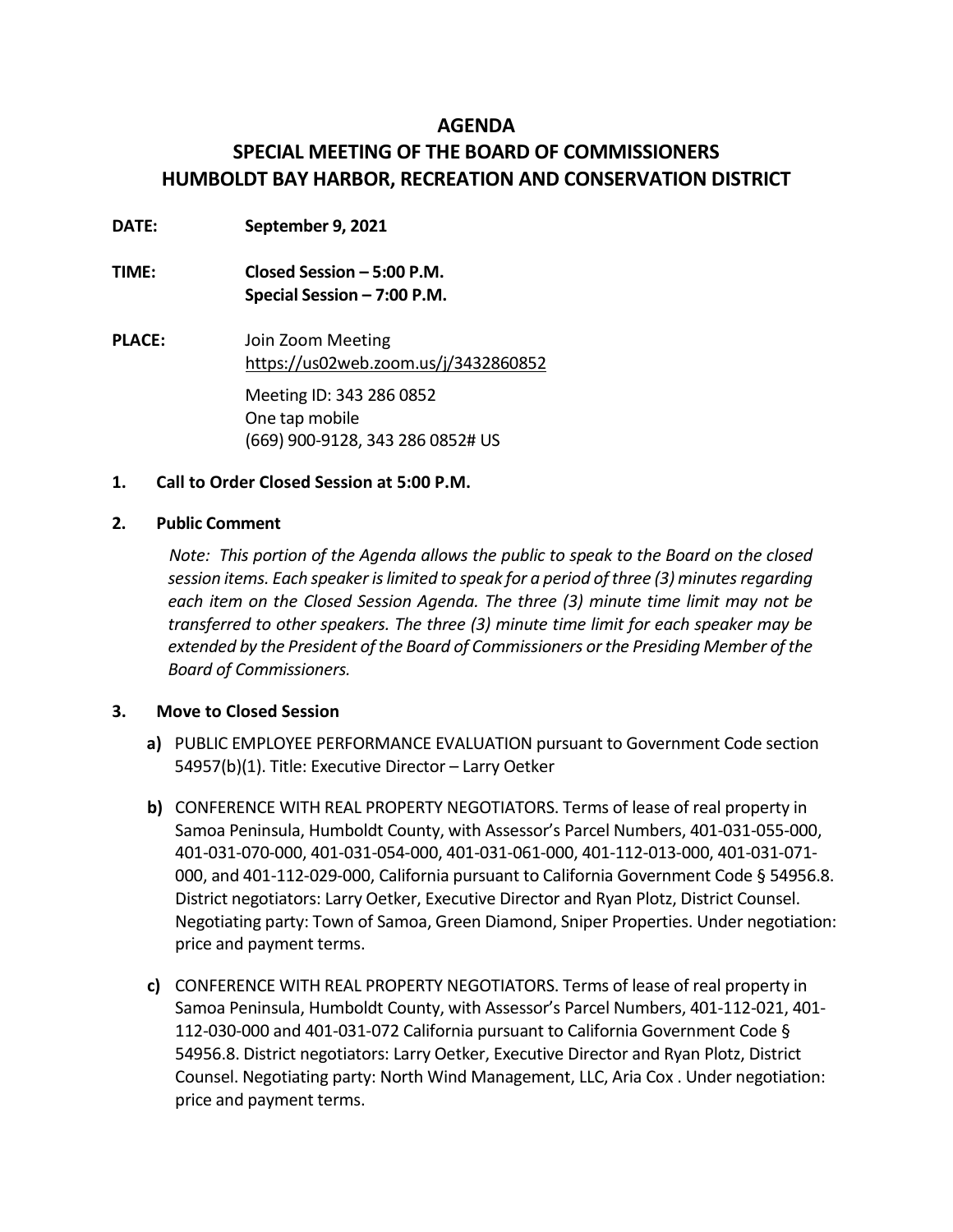- **4. Call to Order Special Session at 7:00 P.M. and Roll Call**
- **5. Pledge of Allegiance**
- **6. Report on Closed Session**
- **7. Public Comment**

*Note: This portion of the Agenda allows the public to speak to the Board on the various issues NOT itemized on this Agenda. A member of the public may also request that a matter appearing on the Consent Calendar be pulled and discussed separately. Pursuant to the Brown Act, the Board may not take action on any item that does not appear on the Agenda. Each speaker is limited to speak for a period of three (3) minutes regarding*  each item on the Agenda. Each speaker is limited to speak for a period of three (3) *minutes during the PUBLIC COMMENT portion of the Agenda regarding items of special interest to the public NOT appearing on the Agenda that are within the subject matter jurisdiction of the Board of Commissioners. The three (3) minute time limit may not be transferred to other speakers. The three (3) minute time limit for each speaker may be extended by the President of the Board of Commissioners or the Presiding Member of the Board of Commissioners at the regular meeting of the District. Callers can "raise their hand" by pressing \*9 and unmute themselves by pressing \*6.*

### **8. Consent Calendar**

- **a)** Receive District Financial Reports for July 2021
- **b)** Adopt Minutes for August 12, 2021 Regular Board Meeting
- **c)** Authorize Board President to sign a letter regarding Proposed Ca. Air Resources Control Board Commercial Harborcraft Regulations/Sportfishing Boat Regulations

### **9. Communications, Reports and Correspondence Received**

- **a)** Executive Director's Report
- **b)** Staff Reports
- **c)** District Counsel and District Treasurer Reports
- **d)** Commissioner and Committee Reports
- **e)** Correspondence Received

### **10. Unfinished Business - NONE**

- **11. New Business**
	- **a) Consider Approval of Amendment NO. 1 to the Tuluwat Island Wetland Mitigation Project Agreement with CalTRANS; Conditionally Award the Tuluwat Island Spartina Removal Contract to the Redwood Community Action Agency, and Conditionally Award Contract with Wiyot Tribe for Cultural Resources Monitoring**